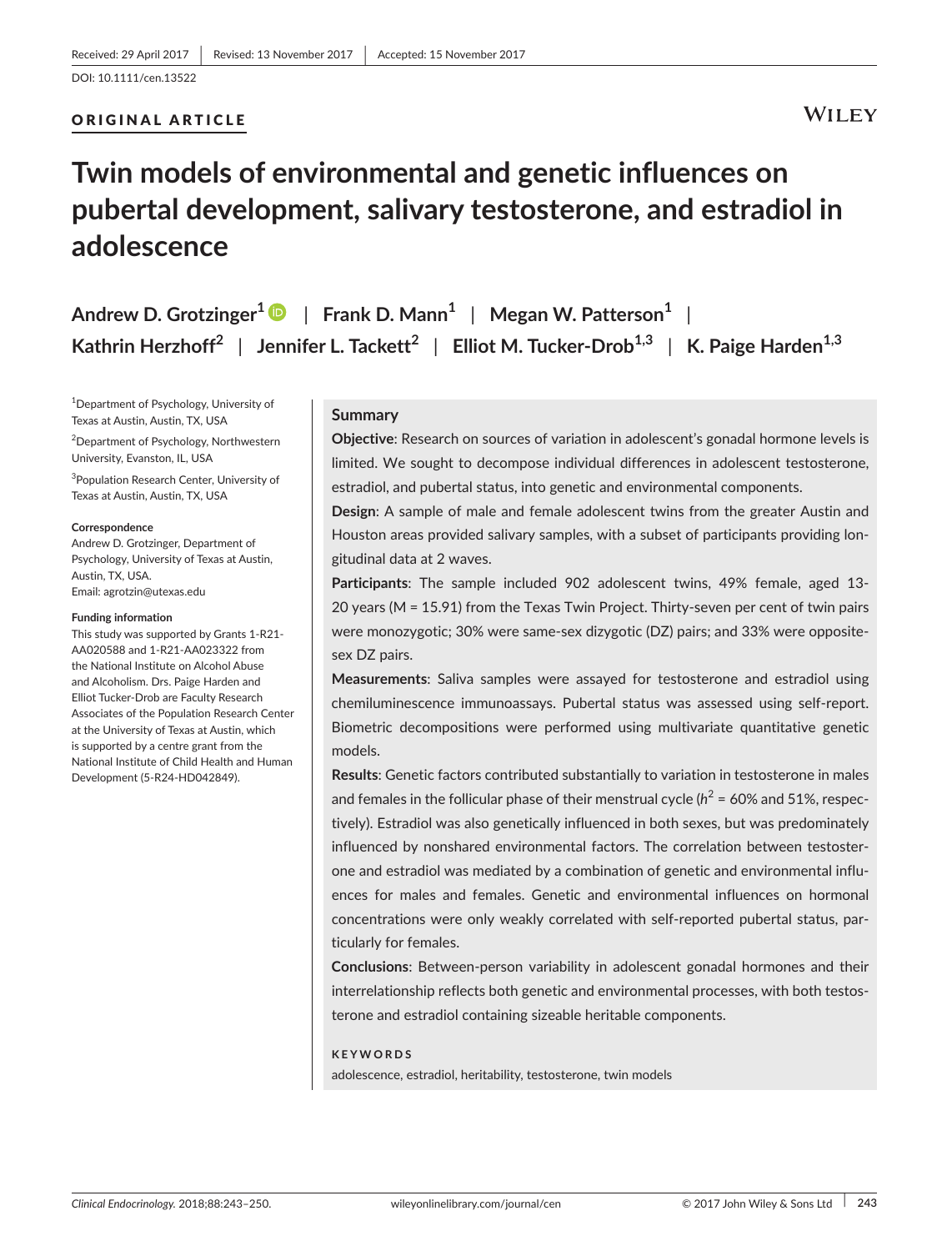# **1** | **INTRODUCTION**

Activation of the hypothalamic-pituitary-gonadal axis during puberty results in the increased biosynthesis of androgens and estrogens; however, research is lacking on the sources of between-person variation in hormone concentrations. In particular, the extent to which individual differences in hormones reflect genetic differences between people, or are rather a biomarker of variation in environmental experience, is unclear. Supporting the role of genetic variation, genome-wide association studies have identified single-nucleotide polymorphisms in the sex hormone-binding globulin (SHBG) locus that affect circulating testosterone levels in adults.<sup>1,2</sup> At the same time, environmental influences on hormonal levels may also be sizable, as observational and experimental research has established that hormones respond to psychological<sup>3</sup> and physiological stress.<sup>4</sup>

# **1.1** | **Previous quantitative genetic research**

Quantitative genetic designs use genetic similarities between relatives, most commonly twins, to estimate the extent to which variation in phenotypes is explained by environmental and genetic factors. Although genes relevant to hormone biosynthesis may give rise to an average hormone level across participants, quantitative genetic studies only examine variation about the average. That is, the mean level of testosterone could be due to a constrained genetic architecture, with differences about this average entirely a reflection of environmental input. Prior twin studies suggest the heritability of testosterone levels varies across the lifespan (reviewed in Table 1). Three of 5 studies conducted with adolescent samples indicated higher heritability of testosterone in males than in females, although no sex differences and larger heritability in females than in males have also been reported. However, estimates vary widely. A number of factors—hormonal phenotype, time of collection, included covariates, age range, and sample size—may have contributed to the heterogeneity in prior results.

Only 2 studies to date have estimated the magnitude of genetic influence of estradiol in females, and these studies focused exclusively on premenarcheal girls. The absence of twin research in a postmenarcheal sample is likely due to methodological challenges in controlling for variation in menstrual cycle phase in large samples. Our study will present the first quantitative genetic decomposition of variability in estradiol in postmenarcheal females. We begin to address the role of menstrual cycle variation by comparing biometric estimates between all females and a restricted subsample of noncontracepting females in the follicular phase of their menstrual cycle.

Twin designs are also able to estimate the magnitude of genetic and environmental contributions to the correlation between testosterone and estradiol, which is expected to be high given overlapping biosynthetic pathways (Figure S1), and between pubertal status and gonadal hormones. Prior findings suggest that the phenotypic correlation between pubertal development and testosterone is moderate, with values reported between  $\sim$ .2 and  $\sim$ .5 for both sexes.<sup>5-8</sup> A slightly larger association ( $\sim$ .4 to  $\sim$ .7) has been described for estradiol and female pubertal development. $6,8$  Twin studies indicate that

|   | ı      |
|---|--------|
|   |        |
|   |        |
|   |        |
|   |        |
|   |        |
|   | י<br>י |
|   |        |
|   |        |
|   |        |
|   |        |
|   |        |
|   |        |
|   |        |
|   |        |
|   |        |
|   |        |
|   |        |
|   |        |
|   |        |
|   |        |
|   |        |
|   |        |
|   |        |
|   |        |
|   |        |
|   |        |
|   |        |
|   |        |
|   |        |
|   |        |
|   |        |
|   |        |
|   |        |
|   |        |
|   |        |
|   |        |
|   |        |
|   |        |
|   | ׇׇ֪֘֝֬ |
|   |        |
|   |        |
|   |        |
|   |        |
|   |        |
|   |        |
|   |        |
|   |        |
|   |        |
|   |        |
|   |        |
|   |        |
|   |        |
|   |        |
|   |        |
|   |        |
|   |        |
|   |        |
|   |        |
|   |        |
|   |        |
|   |        |
|   | l      |
|   |        |
|   |        |
|   |        |
|   | I      |
|   |        |
| l |        |
|   | I      |
| ĺ |        |
|   |        |
|   |        |

|                                   | Sample                |         |                    |                                                                                                                                      |                                          |                   | Testosterone, % |              | Estradiol, % |                |
|-----------------------------------|-----------------------|---------|--------------------|--------------------------------------------------------------------------------------------------------------------------------------|------------------------------------------|-------------------|-----------------|--------------|--------------|----------------|
| Citation                          | type                  | Samples | Time of collection | Sample size                                                                                                                          | Covariates                               | Age range (years) | Male $h^2$      | Female $h^2$ | Male $h^2$   | Female $h^2$   |
| Bogaert et al <sup>21</sup>       | Serum                 |         | Before 1000        | 274 male sibling pairs                                                                                                               | BMI; age                                 | 30-39             | 65; 54          |              | 44;52        | $\blacksquare$ |
| Caramaschi<br>et al <sup>22</sup> | Saliva                |         | 0805-1215          | 301 twin pairs                                                                                                                       | None                                     | 4-8 months        | $\circ$         | 0            |              |                |
| Harden et al <sup>5</sup>         | Saliva                |         | 0900-1500          | 117 twin pairs                                                                                                                       | Age, age <sup>2</sup>                    | $14 - 19$         | 55              | 12           |              |                |
| Harris et al <sup>23</sup>        | Plasma                |         | 0830-1030          | 160 twin pairs                                                                                                                       | None                                     | $14 - 21$         | 66              | 41           |              |                |
| Hoekstra et al <sup>7</sup>       | Saliva                | $\sim$  | Before lunch       | 183 twin pairs                                                                                                                       | None                                     | $\overline{12}$   | 52              | 52           |              |                |
| Hong et al <sup>24</sup>          | Plasma                | 2 days  | Morning            | 200 families; 794 individuals                                                                                                        | Age, age <sup>2</sup> , age <sup>3</sup> | 17-40             | $\overline{5}$  | 65           |              |                |
| Koenis et al <sup>6</sup>         | Saliva <sub>(T)</sub> | 2 days  | After waking       | Wave 1: 202 twin pairs                                                                                                               | None                                     | Wave 1:9          | 64              | 20           | 22           |                |
|                                   | Urine (E)             |         |                    | Wave 2: 163 twin pairs                                                                                                               | None                                     | Wave 2:12         | $\overline{78}$ | 51           | 45           | 54             |
| Kuijper et al <sup>25</sup>       | Plasma                |         | Before 1100        | 94 twins and 34 brothers                                                                                                             | None                                     | $15 - 68$         | 56              |              |              |                |
| Meikle et al <sup>26</sup>        | Plasma                |         | 0800-0930          | 160 male twin pairs                                                                                                                  | None                                     | $20 - 60$         | 26              |              | 76           |                |
| Ring et al <sup>27</sup>          | Plasma                |         | 0800-1000          | 266 male twin pairs                                                                                                                  | BMI; age                                 | 59-70             | 57              |              | 25           |                |
| Sakai et al <sup>28</sup>         | Serum                 |         | At birth           | 116 twin pairs                                                                                                                       | None                                     | At birth          |                 | 0            | 68           | 68             |
| Travison et al <sup>29</sup>      | Serum                 |         | Morning            | 1066 father/son, 1284 male<br>sibling pairs                                                                                          | Age                                      | $49 = M$          | 40%             |              | 30           |                |
| Van Hulle et al <sup>30</sup>     | Saliva                | 2 days  | Waking + 30        | 332 twin pairs                                                                                                                       | Time since waking                        | $12 - 16$         | 13              | 63           |              |                |
|                                   |                       |         |                    | Heritability estimates in bolded italics indicate estimates of heritability for free (as opposed to total) hormone levels in plasma. |                                          |                   |                 |              |              |                |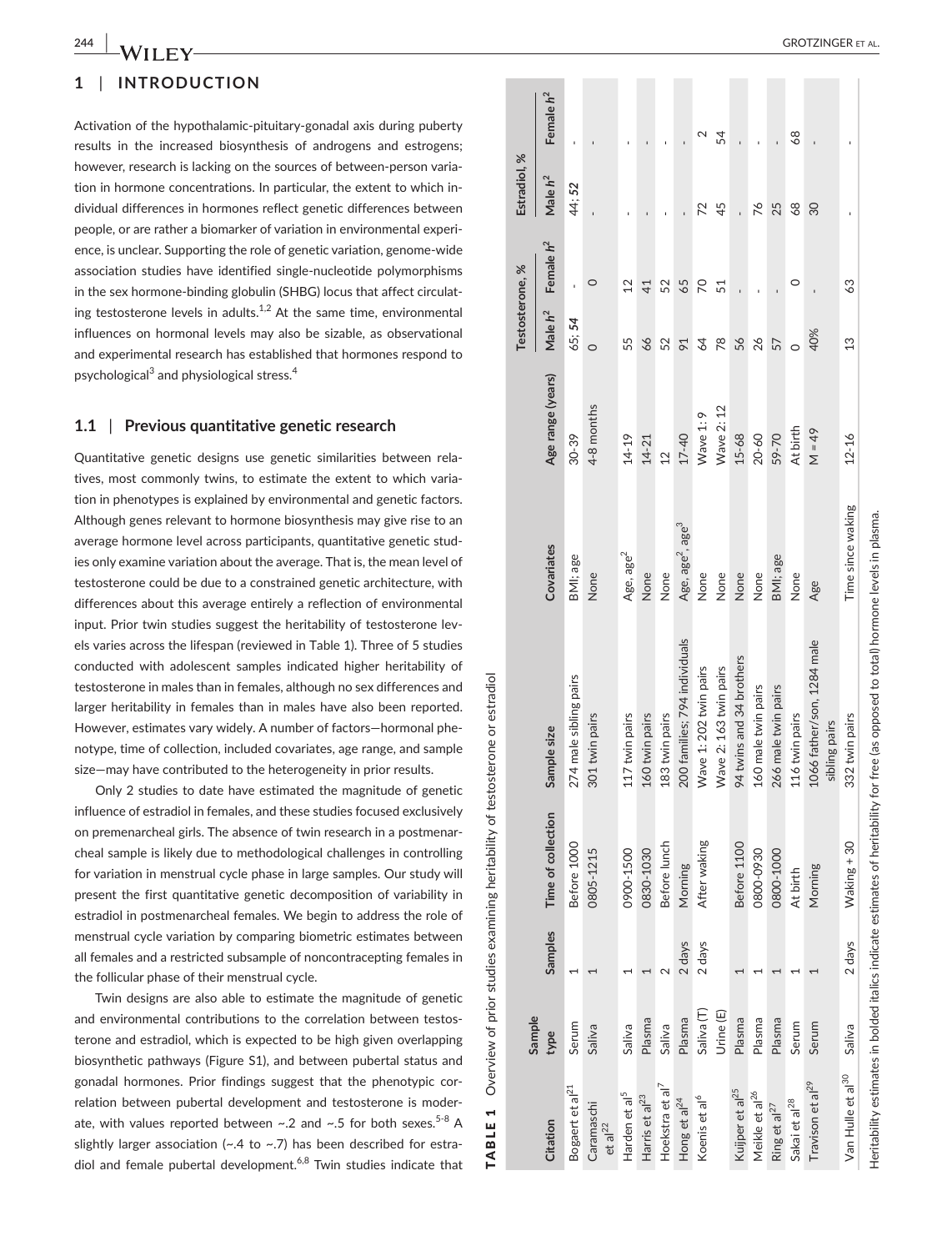the association between pubertal status and gonadal hormones reflects the influence of overlapping genetic causes.<sup>5-7</sup> In addition to understanding the underlying genetic component of phenotypic correlations, examining pubertal status and hormones together clarifies whether important genetic or environmental components of the pubertal process are missed when using only readily observable secondary sex characteristics.

## **1.2** | **Goals of the present study**

In the present study, we estimate sex-specific genetic and environmental contributions to individual differences in testosterone and estradiol. In line with prior findings, we hypothesized there would be a stronger genetic influence on testosterone in males, and near equivalent estimates of heritability for estradiol. The correlation between pubertal status and gonadal hormones was also parsed into genetic and environmental components. We predicted that this association would be genetically mediated in both sexes. After examining associations with age, hormones and pubertal status were residualized for age to examine variation in these outcomes relative to same age peers.

# **2** | **METHOD**

#### **2.1** | **Participants**

Twins were identified using public school rosters from Austin and Houston area high schools. Five participants were excluded for reported endocrine problems. Participants ranged in age from 13.5 to 20.1 years (M =  $15.91$ , SD =  $1.39$ ). The final sample consisted of N = 902 individuals (49% female) from 443 unique families enrolled in the Texas Twin Project.<sup>9</sup> Ninety-three of these individuals provided data on 2 occasions, 11 individuals within a twin pair were missing hormonal observations, and one individual was missing data for the repeat visit only for a total of *i* = 984 testosterone data points. Of the 984 individuals, 6 were missing pubertal status scores and 17 were missing estradiol due to nondetectable levels. One family had quadruplets, and 2 families had repeat triplets who contributed 6 pairwise contributions, 12 families contained triplets contributing 3 pairwise contributions, and 44 families were repeat twins contributing 2 pairwise comparisons\* for a total of 526 twin pairs (194 monozygotic [MZ] pairs [94 males and 100 females] and 332 dizygotic [DZ] pairs [98 males, 74 females, and 160 opposite sex]). Fifty-seven per cent of participants were non-Hispanic White, 20% were Hispanic/Latino, 13% were African American, and 10% were another race/ethnicity. Of the participating families, 31.5% reported receiving some form of public assistance, including food stamps, since the twins' birth.

## **2.2** | **Measures**

## **2.2.1** | **Zygosity**

Opposite-sex twin pairs were classified as DZ. The zygosity of samesex twin pairs was assessed using responses to a survey concerning the twin's physical similarities (eg facial appearance) and the frequency that they are mistaken for one another. Parents, 2 research assistants, and each twin completed the survey. Scores on the measure were entered into a latent class analysis (LCA) that was used to obtain the above zygosity classifications. LCA using parent report for young twins on the same survey has been found to accurately determine zygosity  $\sim$ 93% of the time, as validated by genotyping.<sup>10</sup>

#### **2.2.2** | **Hormones**

A saliva sample collected via passive drool was assayed to determine testosterone and estradiol concentrations. Participants were instructed to avoid eating or drinking anything for the 2 hours prior to beginning the experiment, to avoid flossing the morning of the experiment, and to avoid smoking 4 hours prior to coming in. Participants provided salivary samples into a 2-mL vial after completing consent forms. Samples were collected at 1 of 3 appointment times: 09:00-10:00 hours (29% of participants), 12:00-13:00 hours (51% of participants), or 14:00-15:00 hours (20% of participants). Immediately following collection, saliva samples were frozen on-site at ≤−30°C prior to being shipped on dry ice within 12 months of collection to Dr. Clemens Kirschbaum's laboratory at the Technical University of Dresden for analyses. Commercially available chemiluminescence immunoassays (IBL International, Hamburg, Germany) were used to measure testosterone and estradiol concentrations. The lower limit of sensitivity for the assays was 0.3 pg/mL for estradiol and 1.8 pg/ mL for testosterone; extremely high values were estimated from standard curves. The intra-assay and inter-assay coefficients of variation were <8% and <11%, respectively, for both testosterone and estradiol.

When possible, female adolescents were brought into the laboratory within the first 14 days of their menstrual cycle (day 0 = first day of menstruation). The average length of the follicular phase (including menses) in adult women is  $16.5$  days.<sup>11</sup> In addition, total cycle lengths are typically longer in adolescents.<sup>12</sup> Thus, using the cut-off of 14 days from the start of menses, it is reasonable to assume that the majority of adolescent females will be within the follicular phase of their menstrual cycle. Sixty-eight participants were within the menstruating phase (days 0-5), 177 were in the late follicular phase (days 6-14), 135 were in the luteal phase (days 15-35), 23 participants reported an irregular cycle characterized by more than 2 months since last visible bleeding, 24 female participants had not begun menstruation, 10 were unsure of their last day of menstruation, and 45 female participants reported current use of hormonal contraceptives. Analyses were conducted both using and omitting participants outside of the follicular phase, on contraceptives, or not currently menstruating. Removing these participants resulted in a dataset that included 66 MZ female twins [30 full pairs], 49 DZ female twins [19 full pairs], and 102 full opposite-sex DZ pairs.

<sup>\*</sup>Twin models in M*plus* only allow for a pair of individuals to be entered into the model, which requires triplets be entered as 3 separate twin pairs and quadruplets as 6 separate pairs. The complex sampling option was used to correct standard errors for the dependency between quadruplet and triplet pairs, and for repeat participants in the phenotypic models. In addition, the weighting option was used to correct for individual members of triplet and quadruplet groups that were entered into the model more than once.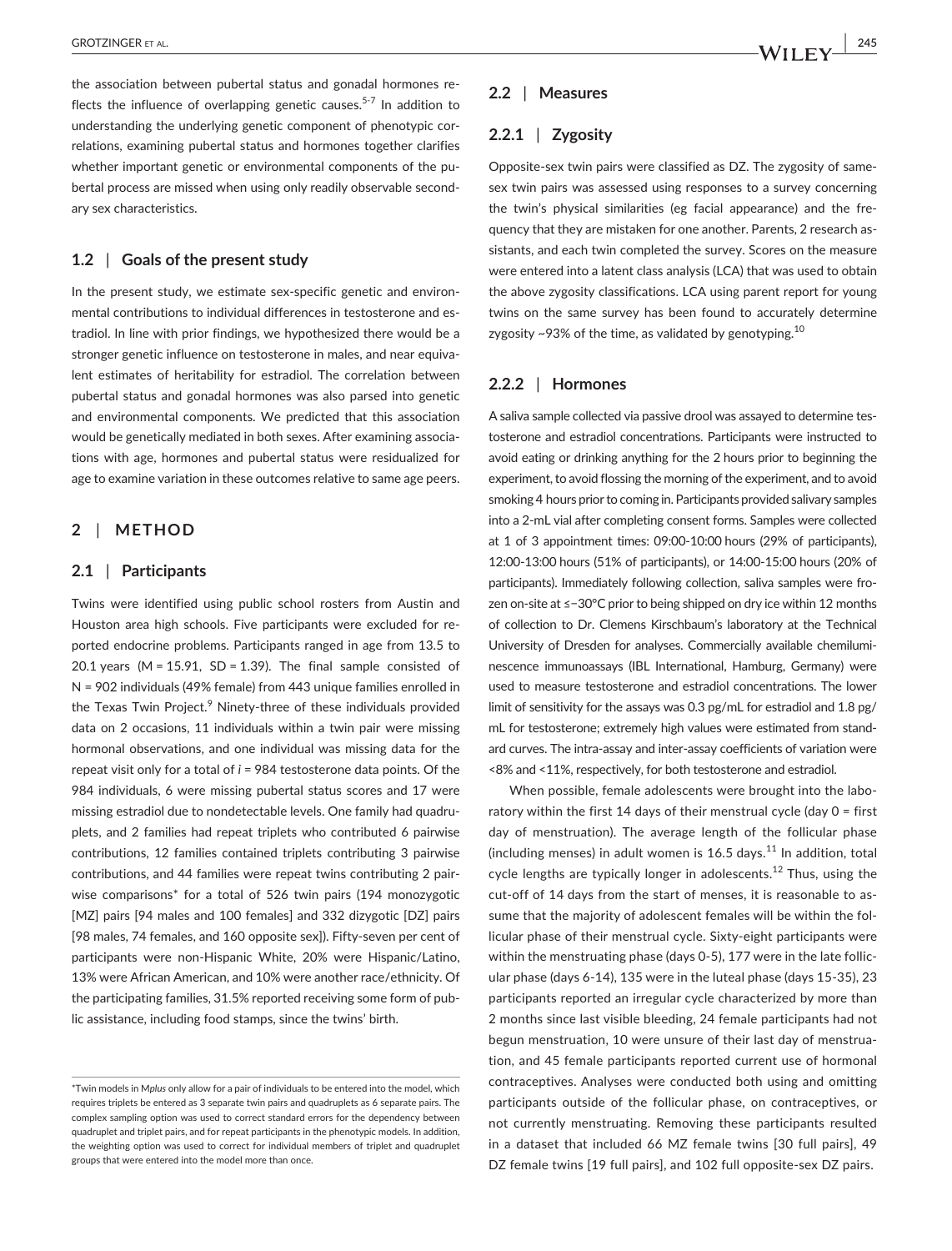#### **2.2.3** | **Pubertal status**

Pubertal status was assessed using the Pubertal Development Scale  $($ PDS $).<sup>13</sup>$  All participants rated growth in height, growth of body hair, and skin changes on a 4-point scale (1 *= Not Yet Begun to Change*, 4 = *Finished Changing*). In addition to these 3 items, male participants rated growth of facial hair and deepening of voice on the same 4-point scale. Female participants also rated growth of breasts and whether they had begun to menstruate. The menstruation item was coded to be consistent with the 4-point scale (1 = *No*, 4 = *Yes*). Scores were taken as the average across the 5 items. Internal consistency for the current sample was good for both males (Cronbach's α = .83) and females ( $α$  = .75). The distribution of scores on the PDS by age and sex is depicted in Figure S2.

## **3** | **RESULTS**

Table 2 provides descriptive statistics, including the observed range of hormone levels. Testosterone and estradiol were both positively skewed, and hormonal measurements were log-transformed to approximate normal distributions more closely and then standardized. All outcomes were residualized for sex-specific effects of body mass index and race/ethnicity (see Supplement for effects). Hormonal outcomes were additionally residualized for analytic batch, to control for random variation in the assays across years, and time since waking, to control for diurnal variation in hormone levels.<sup>†</sup> Finally, outliers were replaced, for males and females separately, using a winsorizing procedure that replaced extreme values by the highest observed scores within 3 standard deviations of the sex-specific sample mean. This involved replacing 3 female and 6 male outliers for testosterone, 3 female and 2 male outliers for estradiol, and 1 male outlier and eleven female outliers for pubertal status. All variables were standardized within sex to have a mean of 0 and standard deviation of 1.

#### **3.1** | **Phenotypic and Cross-twin correlations**

The correlation between estradiol and testosterone concentrations was moderate for males (.43, 95% CI: .35, .52) and females (.52, 95% CI: .44, .60), and unaffected when controlling for age (Table 2). The correlation between pubertal status and testosterone was moderate for males (.40, 95% CI: .31, .49) and minimal for females (.06, 95% CI: −.03, .16). Controlling for age, the partial correlation between pubertal status and testosterone was reduced for males. The correlation between pubertal status and estradiol was minimal for males and females. All remaining analyses controlled for sex-specific effects of age and age<sup>2</sup> (see Supporting information and Figure S3 for effects).

Higher MZ than DZ cross-twin, within-trait correlations (eg twin 1's testosterone correlated with twin 2's testosterone) indicate genetic effects. The pattern of twin correlations indicated that testosterone, estradiol, and pubertal status were all heritable in males. Conversely, MZ and DZ correlations were approximately equal in females for testosterone, estradiol, and pubertal status, indicating that the heritability of these outcomes was negligible for females. Cross-twin correlations were also calculated for noncontracepting, postmenarcheal females in the follicular phase of their menstrual cycle. Twin correlations for the restricted female sample revealed increased heritability in testosterone and a higher MZ correlation for pubertal status relative to the full female sample (Table 2).

Cross-twin, cross-trait associations (eg twin 1's testosterone correlated with twin 2's estradiol) are also reported in Table 2. Higher MZ than DZ cross-twin, cross-trait, correlations indicate that phenotypic correlations are driven by genetic effects. The pattern of these correlations indicated that the correlation between testosterone and estradiol was largely environmental for males and females, but may additionally be described by a small genetic component for males and the restricted female sample. The cross-trait correlation between pubertal status and testosterone indicated genetic effects for males, while the remaining cross-trait correlations with pubertal status were minimal.

#### **3.2** | **Twin model specification**

Three-group (MZ, same-sex DZ, and opposite-sex DZ) quantitative genetic models were fit to the data to determine variance attributable to additive genetic (*A*), shared environmental (*C*) and nonshared environmental factors, including error variance, unique to each twin (*E*). A bivariate Cholesky decomposition was fit for both sexes in which estradiol was regressed on testosterone *ACE* components. In addition, we fit a univariate twin model to pubertal status. Two types of sex differences were estimated in these models. In a *qualitative* sex differences model, the correlation between the  $A$  ( $r_A$ ) factors in each twin pair is freely estimated for opposite-sex DZ pairs, rather than fixed to 0.5. This allows for different sets of genes to influence the outcomes for males and females. Conversely, a *quantitative* sex differences model allows the magnitude of each *ACE* component's influence to differ across sexes. Quantitative sex differences are estimated in 3-group models by including interactions between each *ACE* component and the sex of the participant.

Model specification was informed by the pattern of twin correlations (see Supporting information for details). The primary results reported here are from models that allowed for quantitative sex differences in all variables and in the cross-paths (eg estradiol regressed on A<sub>Testosterone</sub>), and also allowed qualitative sex differences in testosterone and pubertal status. These models were estimated using both the full and restricted sample of females. In a final model, we estimate a bivariate Cholesky between pubertal status and testosterone. This model was only fit for same-sex male twins as the phenotypic correlation between testosterone and pubertal status was minimal for females. For the same reason, associations between estradiol and pubertal status were not examined for either sex.

<sup>†</sup> Time since waking—computed as the minutes between waking that morning and the time of saliva collection—significantly predicted male testosterone (β = −.11, SE = .05, *P* = .02) but was not significant for female testosterone (β = −.06, SE = .05, *P* = .20). In addition, time since waking significantly predicted female estradiol (β = −.13, SE = .05, *P* = .004) but not male estradiol (β = −.03, SE = .05, *P* = .49). This is in line with findings that adolescent testosterone decreases throughout the day<sup>14</sup> and adolescent estradiol decreases for females who recently completed puberty.<sup>15</sup>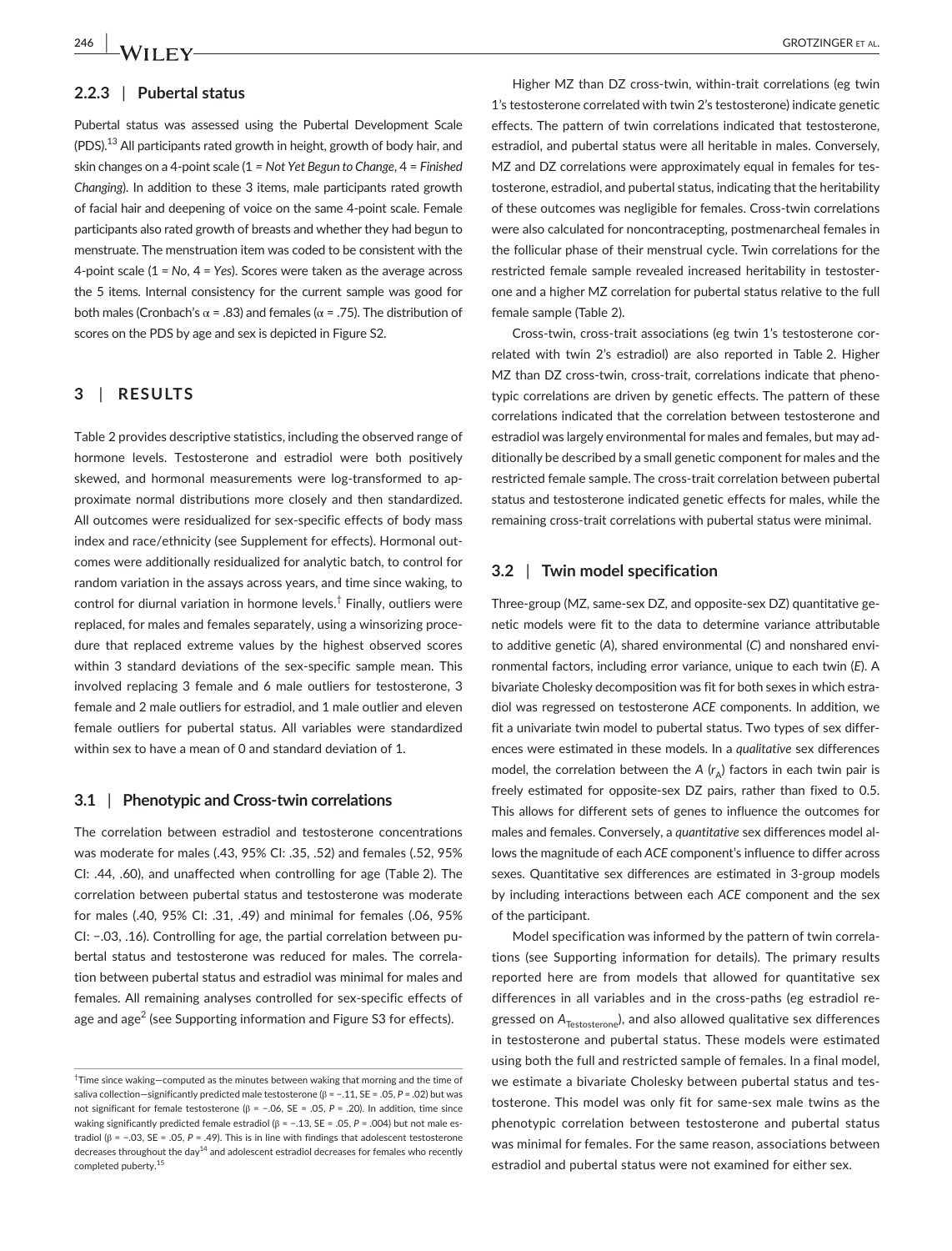TABLE 2 Phenotypic correlations between testosterone, estradiol, pubertal status, and age

|                                             | <b>Phenotypic correlations</b> |                      |                        |                          |                    |                          |                    |
|---------------------------------------------|--------------------------------|----------------------|------------------------|--------------------------|--------------------|--------------------------|--------------------|
|                                             | Male                           | Female               |                        |                          |                    |                          |                    |
|                                             | <b>Testosterone</b>            | <b>Estradiol</b>     | <b>Pubertal status</b> | <b>Testosterone</b>      | <b>Estradiol</b>   | <b>Pubertal status</b>   |                    |
| Testosterone                                | $\qquad \qquad \blacksquare$   | $.42$ $(.33, .52)$   | .25(.17, .34)          | $\overline{\phantom{a}}$ | $.52$ (.44, .60)   | $.03 (-.07, .13)$        |                    |
| Estradiol                                   | $.43$ $(.35, .52)$             | $-$                  | $.07(-.04, .18)$       | $.52$ (.44, .60)         | $\sim$             | $.07 (-.03, .16)$        |                    |
| Pubertal status                             | .40(.31, .49)                  | .12(.01,.23)         |                        | $.06 (-.03, .16)$        | .12(.02,.21)       | $\overline{\phantom{a}}$ |                    |
| Age                                         | .36(.29, .44)                  | $.09$ ( $.01, .18$ ) | $.52$ (.46, $.58$ )    | $.09(-.03, .20)$         | .13(.04,.22)       | $.42$ $(.34, .50)$       |                    |
| M (SD)                                      | 100.60 (72.12)                 | 4.37(4.10)           | 2.94(0.57)             | 31.99 (27.34)            | 4.45(3.01)         | 3.45(0.48)               |                    |
| Range                                       | 3.94-616.25                    | 0.30-39.60           | $1.0 - 4.0$            | 2.10-199.42              | 0.30-22.71         | $1.0 - 4.0$              |                    |
|                                             | <b>Cross-twin correlations</b> |                      |                        |                          |                    |                          |                    |
|                                             | Monozygotic                    |                      |                        | <b>Dizygotic</b>         |                    |                          |                    |
|                                             | Male                           | Female-full          | Female-<br>restricted  | Male                     | Female-full        | Female-<br>restricted    | Opposite sex       |
| Within-Trait (univariate) twin correlations |                                |                      |                        |                          |                    |                          |                    |
| Testosterone (T)                            | $.68$ $(.58, .78)$             | .56(.42, .70)        | $.57$ $(.35, .80)$     | $.43$ $(.25, .61)$       | $.52$ $(.36, .67)$ | $.38(-.04, .81)$         | $.17(-.01, .36)$   |
| Estradiol (E)                               | $.59$ $(.42, .76)$             | .30(.08, .51)        | .41(.14,.68)           | .30(.13, .48)            | .23(.05,.40)       | $.38(-.10, .86)$         | .25(.06,.45)       |
| Pubertal<br>status (P)                      | $.40$ $(.23, .58)$             | .29(.05,.54)         | $.61$ $(.46, .76)$     | $.11(-.08, .30)$         | $.34$ $(.13, .55)$ | $.44$ (-.23, 1.10)       | $-.04 (-.19, .12)$ |
| Cross-trait (bivariate) twin correlations   |                                |                      |                        |                          |                    |                          |                    |
| $r(T-E)$                                    | .21(.04,.38)                   | .18(.01, .35)        | $.33$ $(.10, .56)$     | .18(.02, .34)            | .31(.15,.47)       | $.29(-.24, .82)$         | $.22$ (.08, .36)   |
| $r(T-P)$                                    | .25(.08, .42)                  | $.07(-.10, .23)$     | $.06 (-.24, .37)$      | $.10(-.06, .25)$         | $.07(-.09, .23)$   | $-.26 (-.86, .34)$       | $-.01 (-.16, .14)$ |
| $r(E-P)$                                    | $-.03 (-.22, .16)$             | $.05(-.11, .20)$     | $.19(-.05, .43)$       | $.14(-.01, .28)$         | $.09(-.12, .29)$   | $-.35(-.72, .02)$        | $-.04 (-.17, .09)$ |

All outcomes were residualized for race and BMI. Hormonal outcomes were also residualized for time since waking and analytic batch. Female-restricted participants were off hormonal contraceptives and in the follicular phase of their menstrual cycle. The point estimates for opposite-sex twins were equivalent using the female-restricted sample (results not presented). Phenotypic correlations on the upper diagonal, and cross-twin correlations, were calculated for outcomes additionally residualized for age and age<sup>2</sup>. Means, standard deviations, and ranges reflect untransformed values for interpretive purposes. 95% confidence intervals are given in parentheses and are corrected for the dependency between within-family observations.

## **3.3** | **Model results**

Parameter estimates are summarized in Table 3. To illustrate these results, Figure 1 shows the proportions of *total* variance in pubertal status, testosterone, and estradiol that are attributable to additive genetic, shared environmental, and nonshared environmental differences. Pubertal status was primarily due to nonshared environment in all groups. The remaining variance in pubertal status was largely heritable in males ( $h^2$  = 36%) relative to minimal additive genetic influences for the full  $(h^2 = 3\%)$  and restricted female sample ( $h^2$  = 4%). When all females were included in analyses, the heritability of gonadal hormone concentrations was higher in males (testosterone:  $h^2$  = 60%; estradiol:  $h^2$  = 44%) than in females (testosterone:  $h^2$  = 6%; estradiol:  $h^2$  = 12%). Female-specific heritability estimates for hormones increased when analyses were restricted to a subset of noncontracepting, menstruating females in the follicular phase (testosterone:  $h^2 = 51\%$ ; estradiol:  $h^2 = 31\%$ ). The remaining variance in testosterone for the full female sample was largely due to shared environment. This suggests heterogeneity within the full female sample did not decrease heritability due to increased error variance, as this would have resulted in higher nonshared environmental variance components. As the majority of females excluded in the restricted sample were in the luteal phase, this particular phase may be characterized by higher levels of shared environmental input.

In addition to estimating the sex-specific heritabilities, the models also capitalized on the inclusion of opposite-sex DZ twins to estimate the extent to which the same set of genetic variants influenced testosterone and pubertal status. When including all female participants, genetic influences on testosterone ( $r_A$  = .15, SE = .28) and pubertal status  $(r_A = .14, SE = 1.09)$  were minimally correlated between opposite-sex DZ twins. Using the restricted female sample, opposite-sex DZ correlations were estimated above 1 for pubertal status and testosterone and subsequently fixed to 0.5. This is likely due to the large sample size needed to accurately estimate this correlation.

The total variance in estradiol can be further split into components unique of, versus shared with, testosterone. Unstandardized estimates by sex are provided in Figure S3. The largest cross-paths between testosterone and estradiol in the full female sample were shared and nonshared environmental, explaining 20% and 18% of the total variance, respectively. Similarly, the largest cross-path for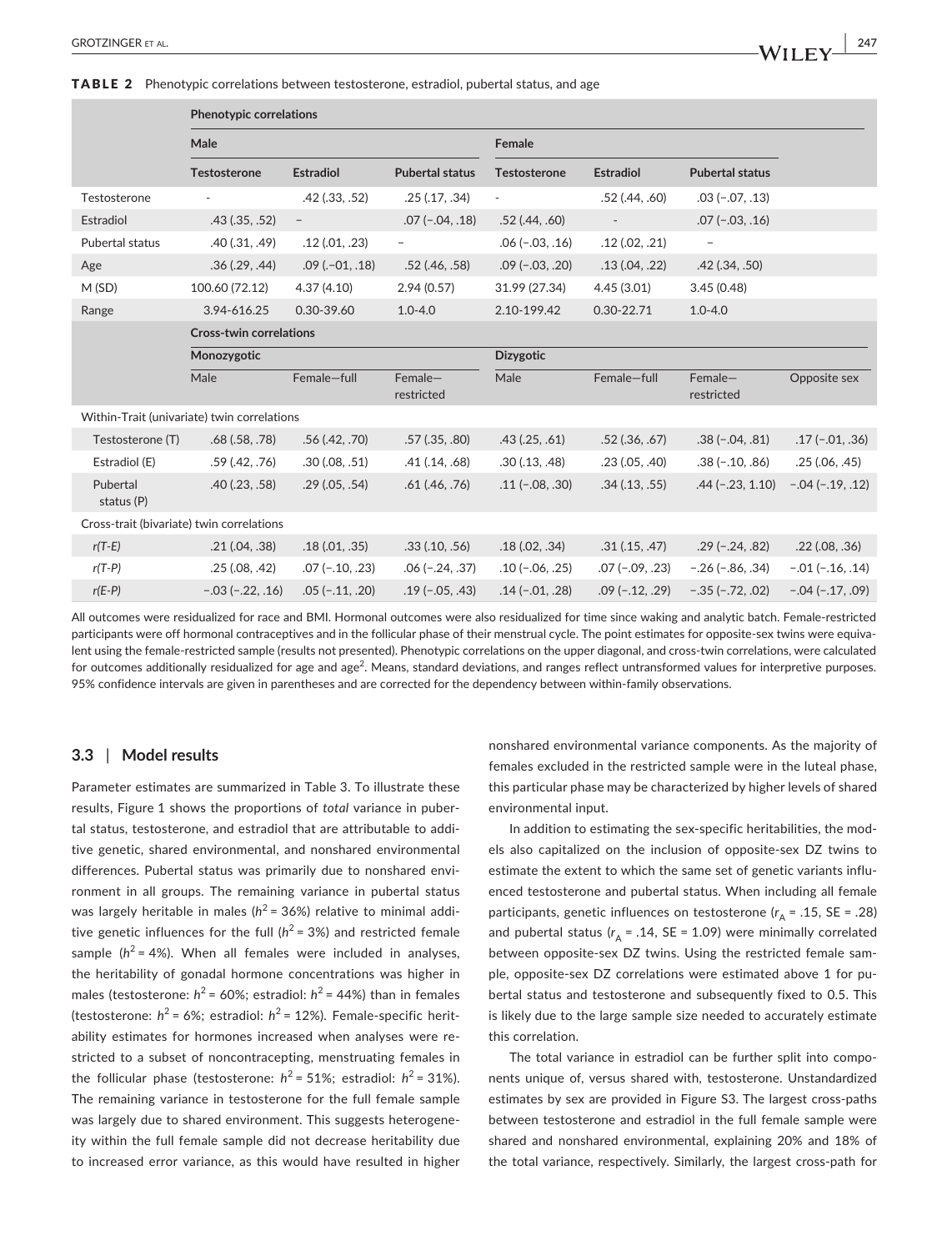**TABLE 3** Proportion of variance explained in quantitative and qualitative sex differences model

| Testosterone<br>$\rightarrow$ Estradiol | .05(.05)                   | .15(.08)                 | $.08(.03)*$                  | .09(.11)               | $.20(.09)$ <sup>*</sup>  | $.18(.05)$ **                    | .25 (.13)                   | < .01 (.05)              | .10(0.07)                 |
|-----------------------------------------|----------------------------|--------------------------|------------------------------|------------------------|--------------------------|----------------------------------|-----------------------------|--------------------------|---------------------------|
| Model-implied<br>correlations           | $r_{0} = .32$<br>$(.14)^*$ | $\overline{\phantom{a}}$ | $r_{r} = .44$<br>$(.07)$ *** | $r_{0} = .87$<br>(.48) | $\overline{\phantom{a}}$ | $r_{\rm r} = .51$<br>$(.08)$ *** | $r_{0} = .90$<br>$(.30)$ ** | $\overline{\phantom{a}}$ | $r_{\rm c}$ = .41 (.14)** |
| Estradiol<br>unique                     | $.39(.11)***$              | .00(.00)                 | $.34(.06)$ ***               | .03(.10)               | (00.100)                 | $.50(.07)$ ***                   | .06 (.20)                   | .09(0.29)                | $.49(.10)$ ***            |

The model allowed for quantitative sex differences in all outcomes and cross-paths and qualitative differences in pubertal status. Variance due to shared environmental effects in pubertal status was estimated at 0 and was subsequently fixed to 0. Female-restricted participants were off hormonal contraceptives and in the follicular phase of their menstrual cycle. Standard errors are shown in parentheses. All variables were residualized for sex-specific effects of age, age<sup>2</sup>, BMI, and race; hormonal outcomes were residualized for time since waking and analytic batch. Model-implied correlations are not shown for parameters estimated at <.01.

\*\*\*Significantly different than zero at *P* < .001; \*\**P* < .01; \**P* < .05.



FIGURE 1 Total proportion of variance in each outcome explained by genetic (*A*) and environmental (*C* or *E*) factors. Estimates for testosterone and estradiol are from a bivariate model that allowed for quantitative sex differences in all paths and qualitative sex differences in testosterone. Pubertal status results are from a univariate model that allowed for quantitative and qualitative sex differences. Femalerestricted participants were off hormonal contraceptives and in the follicular phase of their menstrual cycle [Colour figure can be viewed at [wileyonlinelibrary.com\]](www.wileyonlinelibrary.com)

| <b>TABLE 4</b> | Bivariate model of pubertal           |
|----------------|---------------------------------------|
|                | status and testosterone in males only |

|                                                                                                       | Model-implied correlations                                                                            | $r_{\rm A}$ = .61 (.28) <sup>*</sup> | -        | $r_{\rm c}$ = .13 (.11) |  |  |  |  |  |
|-------------------------------------------------------------------------------------------------------|-------------------------------------------------------------------------------------------------------|--------------------------------------|----------|-------------------------|--|--|--|--|--|
|                                                                                                       | Testosterone unique                                                                                   | .29(0.23)                            | .00(.00) | $.33(.06)$ ***          |  |  |  |  |  |
| Standard errors are shown in parentheses. All variables were residualized for sex-specific effects of |                                                                                                       |                                      |          |                         |  |  |  |  |  |
|                                                                                                       | age, $age^2$ , BMI, and race; testosterone was residualized for time since waking and analytic batch. |                                      |          |                         |  |  |  |  |  |

Pubertal status .42 (.09)\*\*\* .01 (.03) .57 (.09)\*\*\* Pubertal status → testosterone  $.18(.15)$  .19 (.16) .01 (.01)

 $h^2$  *c***<sup>2</sup> <b>***e***<sup>2</sup>** 

Model-implied correlations are not shown for parameters estimated at <.01.

\*\*\*Significantly different than zero at *P* < .001; \*\**P* < .01; \**P* < .05.

males was shared environmental (15%). These were both in contrast to a large additive genetic cross-path for the restricted female sample (25%). The bivariate model of pubertal status and testosterone in males (Table 4) indicated that additive genetic and shared environmental predictors of pubertal status explained the largest portion of total variance in testosterone (18% and 19%, respectively). Results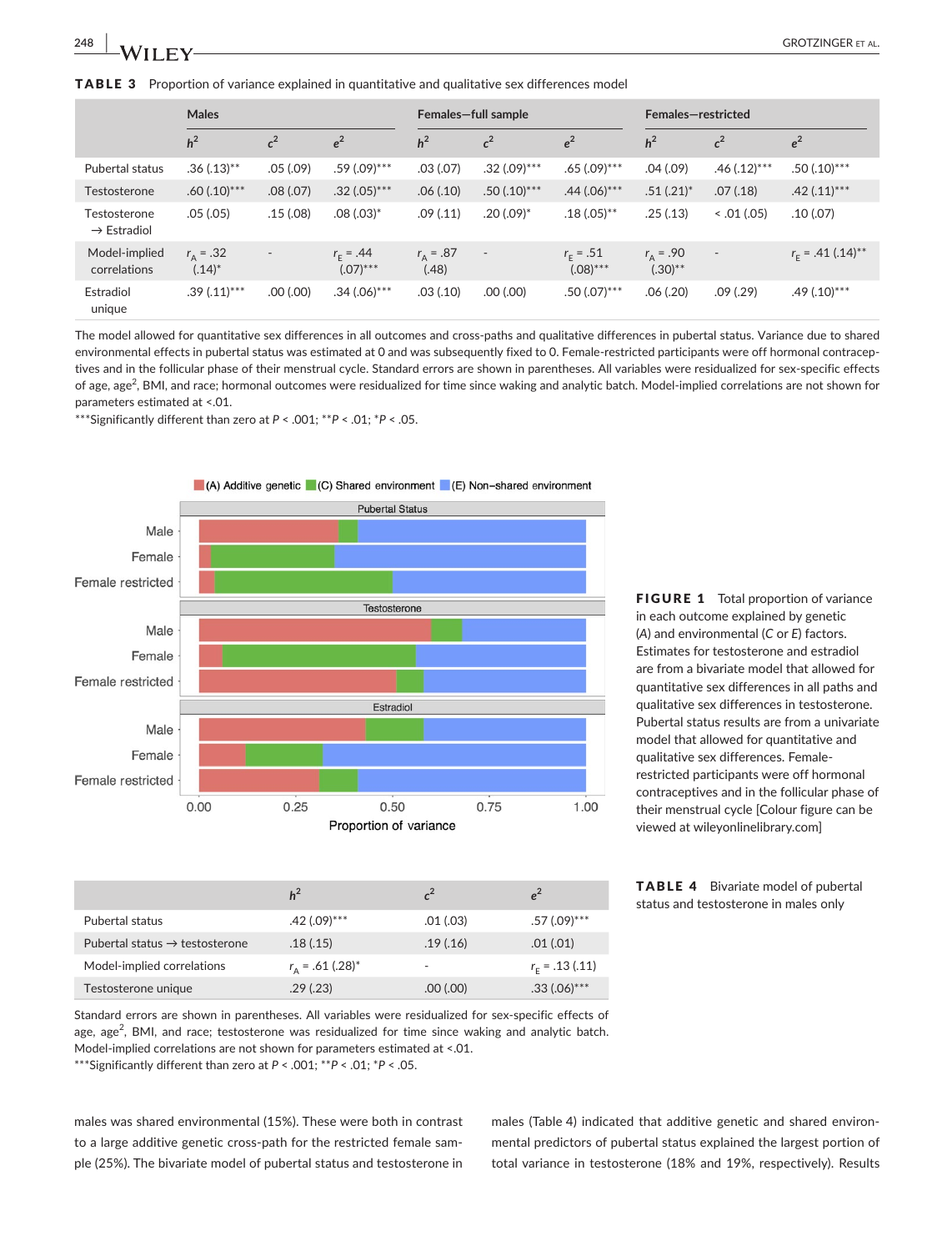based on model comparisons were largely consistent with the results described above (Tables S1 and S2).

## **4** | **DISCUSSION**

The current paper examined genetic and environmental determinants of testosterone, estradiol, and pubertal status in a diverse sample of adolescent twins. The heritability of all phenotypes was higher in males and in a more homogenous set of female participants than in the full female sample. Although testosterone and estradiol are both associated with a host of socially important adolescent outcomes (eg externalizing behaviours), $16,17$  it is unclear whether these associations reflect hormonal mediation of environmental impacts on behaviour, genetically based factors, or some combination of the 2. A major advantage of this research is that estimates of hormone heritability can both supplement the interpretation of prior hormone-behaviour association findings and guide the selection of future outcomes to associate with hormonal predictors. If a behavioural outcome is determined by high levels of environmental input, but testosterone is largely heritable, the explanatory power of testosterone is likely to be quite small. That is, genetic variance, by definition, is unable to predict environmental variance.

Variability in heritability estimates across female samples that were defined by different exclusion criteria tentatively suggests that, as hormone concentrations change across the menstrual cycle, genetic contributions to hormone levels also vary. Consistent with this idea, previous research has found that genetic influences on hormonerelated eating phenotypes (eg emotional eating) shift across the menstrual cycle in late adolescent and adult women.<sup>18</sup> Research using dense longitudinal measurement of hormones across the menstrual cycle, coupled with biological indicators of menstrual phase,  $19$  is necessary to evaluate this topic further.

Clinicians currently have limited evidence to guide interpretation of adolescent hormone levels. For female hormone levels, potentially varying genetic inputs across the menstrual cycle indicates that single hormone samples obtained for 1 menstrual phase may only be useful for evaluating the developmental trajectories within that phase. More generally, we find that hormone levels reflect both genetic and environmental variations for both sexes. If these environments oscillate, multiple samples may be necessary to gain a comprehensive understanding of the individual's hormonal development. Future research should look to identify measurable environments that predict environmental variance in adolescent hormones. This would allow for intervention strategies that seek first to modify these environmental targets for individuals deviating from developmental curves.

A large proportion of variation in estradiol resulted from nonshared environmental influences in males and in both samples of females. This finding might be interpreted as a reflection of measurement error. However, within adult females, significant differences in average estradiol levels have been reported across separate menstrual cycles only a few months apart.<sup>20</sup> These large within-person deviations are suggestive of high levels of individual-specific environmental input. It, therefore, appears reasonable to expect differences

in estradiol levels even between identical twins who provide samples at the same time. Hormonal discordance due to individual-specific environmental input offers a possible biological explanation for disparate, hormonally influenced, behaviours across identical twins.

## **4.1** | **Limitations**

Participants provided single hormone measurements that may reflect a combination of transient and stable hormonal variation. In addition, self-reported pubertal development may be unreliable, and future research should look to obtain multiple indicators within the same sample (eg physician rated Tanner stage). Participants in the current study were characterized by a relatively wide age range, and results may have aggregated across disparate developmental processes. In addition, females that were towards the later stages of pubertal development may have attenuated phenotypic associations between puberty and estradiol. Although the current study represents the largest genetically informed sample to examine hormone levels in adolescence, the sample size is still small for detecting qualitative sex differences.

# **5** | **CONCLUSIONS**

This study is the first to examine the heritability of gonadal hormones in menstruating females and the largest twin sample to date to report quantitative genetic decompositions of estradiol and testosterone variation. Gonadal hormones are increasingly linked to human behaviour, but it is currently unclear whether this correlation is driven by genetic or environmental pathways. The present findings, therefore, make an important contribution to the growing literature on determinants of hormone concentrations.

## **CONFLICT OF INTEREST**

Nothing to disclose.

#### **ORCID**

*Andrew D. Grotzinge[r](http://orcid.org/0000-0001-7852-9244)* <http://orcid.org/0000-0001-7852-9244>

#### **REFERENCES**

- 1. Jin G, Sun J, Kim ST, et al. Genome-wide association study identifies a new locus JMJD1C at 10q21 that may influence serum androgen levels in men. *Hum Mol Genet*. 2012;2:5222‐5228.
- 2. Ohlsson C, Wallaschofski H, Lunetta KL, et al. Genetic determinants of serum testosterone concentrations in men. *PLoS Genet*. 2011;27:e1002313.
- 3. Lennartsson AK, Kushnir MM, Bergquist J, et al. Sex steroid levels temporarily increase in response to acute psychosocial stress in healthy men and women. *Int J Psychophysiol*. 2012;84:246‐253.
- 4. Hoffman JR, Falk B, Radom-Isaac S, et al. The effect of environmental temperature on testosterone and cortisol responses to high intensity, intermittent exercise in humans. *Eur J Appl Physiol*. 1996;75:83‐87.